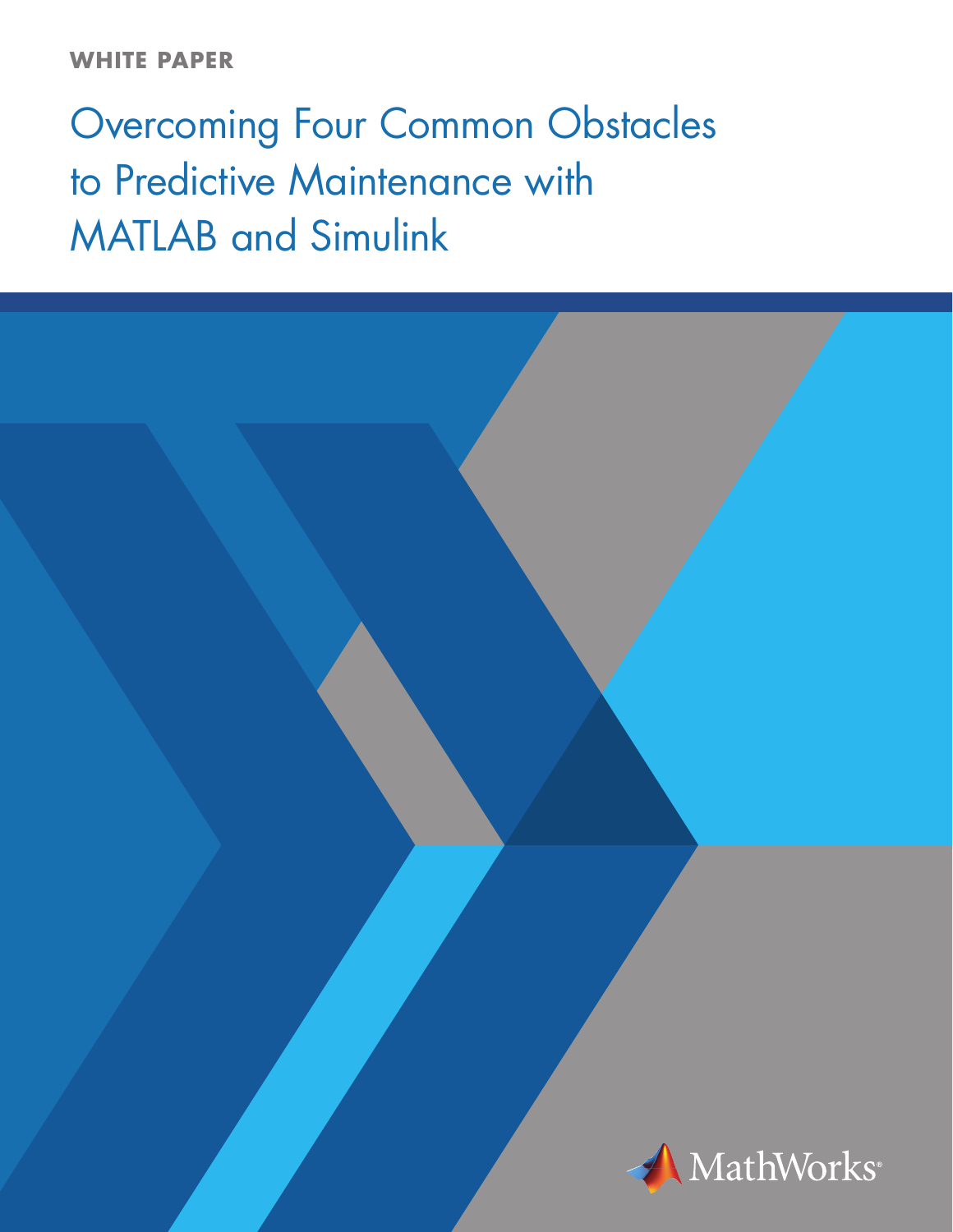Predictive maintenance makes a lot of promises, from reducing machine downtime and eliminating unnecessary maintenance to adding revenue streams for equipment vendors with aftermarket services. These benefits are eminently achievable as long as you keep engineering and business challenges from getting in the way.

This paper discusses four common obstacles that stop businesses from successfully implementing predictive maintenance, as identified through more than 100 conversations with engineers and engineering managers. Each of these challenges is solvable; this paper explains how.

# 1. We do not have enough data to create a predictive maintenance system.

Many predictive maintenance approaches rely on machine learning algorithms, so there must be enough data to create an accurate model. For predictive maintenance, this data usually originates from sensors on machinery. If the sensors are new or the way readings are logged limits the information, you will need to think about the best way to access enough data to build your models.

#### Take a close look at your list of data sources

You might find that your department does not collect enough data to power a predictive maintenance system. Consider whether other departments collect data as well. Perhaps the Controls division does not collect enough data, but what if it was combined with data from the Services division? Looking farther afield within your organization could be enough to meet your needs.

Depending on the size of your business and where you are in the supply chain, it is worth looking at your agreements with your suppliers or customers. Cooperating to prolong the health and efficiency of equipment components may put you in a win-win situation that fosters data access between business entities. This will not always be the case, but it is a potential data source that merits consideration.

#### Change how data is captured

Some systems operate in a "feast or famine" mode where little to no data is collected until a fault occurs. Others only log event codes and time stamps: engineers are notified that an event occurred, but not the sensor values at the time of the failure. Although this data may be useful for diagnostics, it is likely insufficient for developing models that can predict failures.

Consider changing the data logging options to record more data, perhaps on a test fleet if production data is not available. Depending on the load on existing embedded devices, it may be possible to reconfigure them to collect and transmit sensor data, or external data loggers may be necessary to get started.

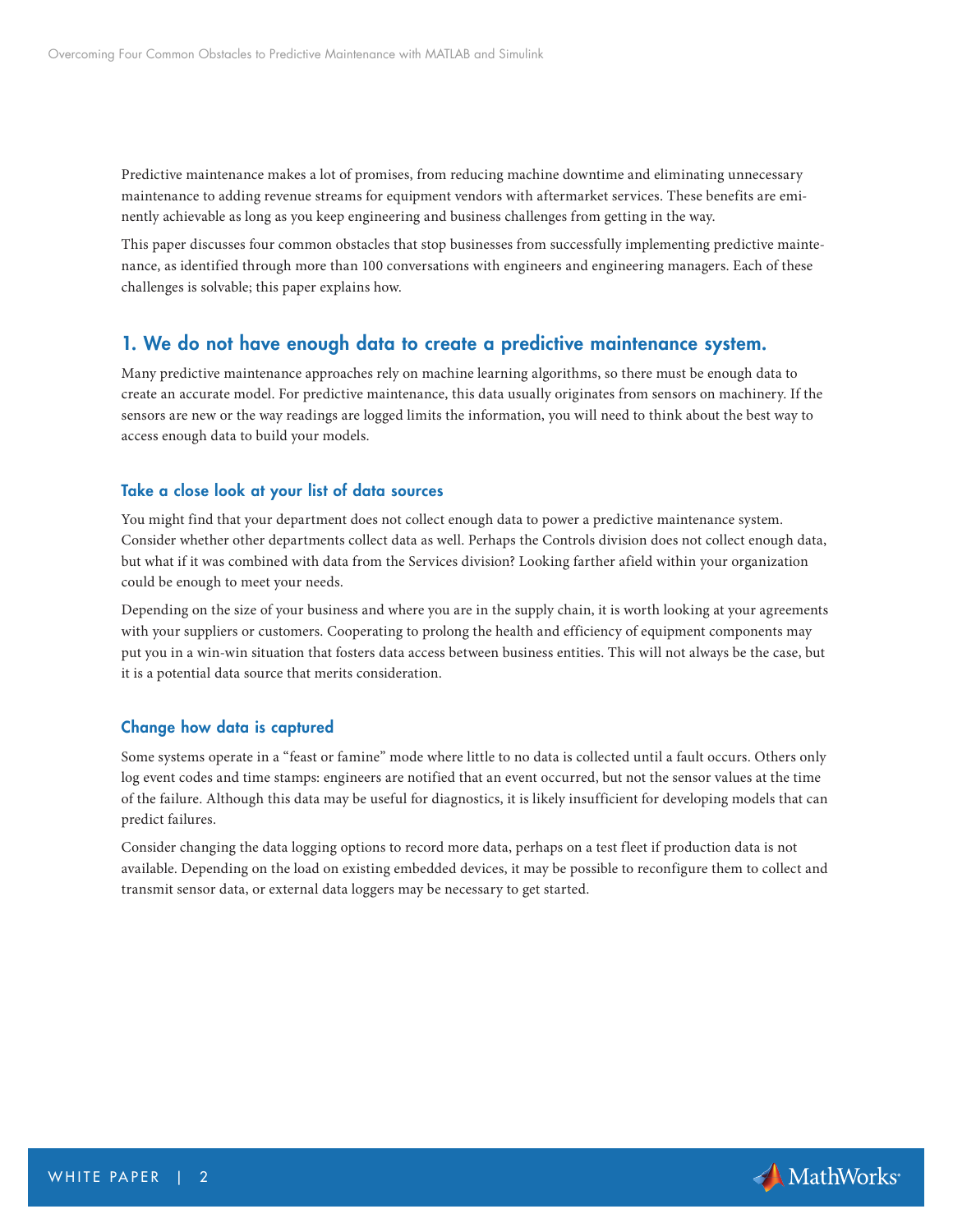

*Configuring data logging to collect and transmit sensor data.*

#### Use simulation tools to synthesize data

Generate test data using simulation tools and combine that data with what sensor data is available to build and validate predictive maintenance algorithms. This is done by creating models that cover the mechanical, electrical, or other physical system to be monitored. Synthesize sample data (by modeling output readings) and validate this against measured data to ensure the model is well-calibrated. This can be done at the component level first, then later at the system level for complex systems.

#### Mazda Simulates Data for Engine Development

Mazda needed to define test plans, develop statistical models, and generate optimal calibrations for their SKYACTIV-D engine. They developed statistical models for the SKYACTIV-G and performed hardware-in-the-loop (HIL) simulation of engine control logic.

*"With traditional methods, getting data when calibrating a new engine required a large amount of testing…We reused the existing data and simulated the responses, which enabled us to minimize both the workload to obtain test data and test cell usage."*

- **Shingo Harada, Mazda**
- » *[Read user story](https://www.mathworks.com/company/user_stories/mazda-speeds-next-generation-engine-development-of-skyactiv-technology.html?s_tid=OIT_19290)*

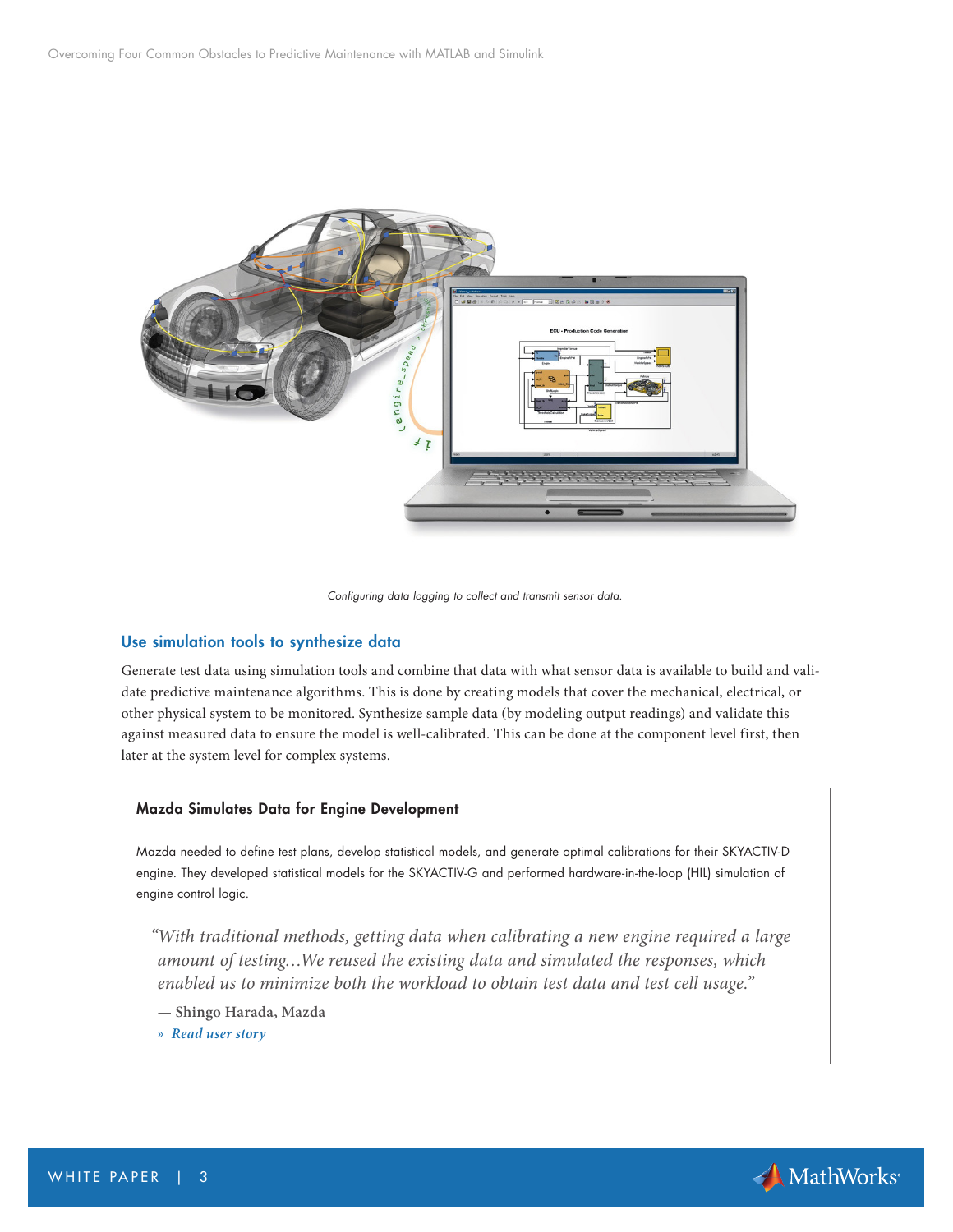#### **Considerations**

When considering data for a predictive maintenance system, begin to analyze data early to understand which features are important and which may be redundant. Depending on where you store your data, it can be expensive to keep an excessive amount of data that is not going to be used. Once you understand which features of the data are the most important, you can make informed decisions about which data needs to be kept and which does not. One benefit of a tool like *[MATLAB®](https://www.mathworks.com/products/matlab.html?s_tid=OIT_19291)* is that it is decoupled from the storage system; if you move from local to cloud storage, you can still run your analysis with minimal changes.

# 2. We lack the failure data needed for accurate results.

Failure data is a crucial part of teaching algorithms to recognize the warning signs to trigger just-in-time maintenance. Failure data may not exist if maintenance is performed so often that no failures have occurred, or the system is safety critical and cannot be left to fail. To stop this from becoming a fatal deficiency, you and your team can simulate failure data and learn how to recognize warning signs from available operations data.

#### Generate sample failure data

An engineer with deep system knowledge of how the physical components work will be able to generate sample failure data with the right tools. Using a simulation product like *[Simulink®](https://www.mathworks.com/products/simulink.html?s_tid=OIT_19292)*, an engineer can build or use a physical model of the machine as described in the first challenge. Tools such as failure mode effects analysis (FMEA) provide useful starting points for determining which failures to simulate. An engineer with sufficient domain knowledge can incorporate these behaviors into the model in a variety of scenarios, which simulate failures by adjusting temperatures, flow rates, or vibrations or adding a sudden fault. These scenarios can then be simulated, and the resulting failure data is labeled and stored for further analysis.

Products like *[Predictive Maintenance Toolbox™](https://www.mathworks.com/products/predictive-maintenance.html?s_tid=OIT_19293)* simplify tasks like *[failure data generation](https://www.mathworks.com/products/predictive-maintenance/features.html#failure-data-generation-from-simulink)* and provide data ensembles for managing and organizing multiple datasets.



*Using Simulink to generate fault data.* 

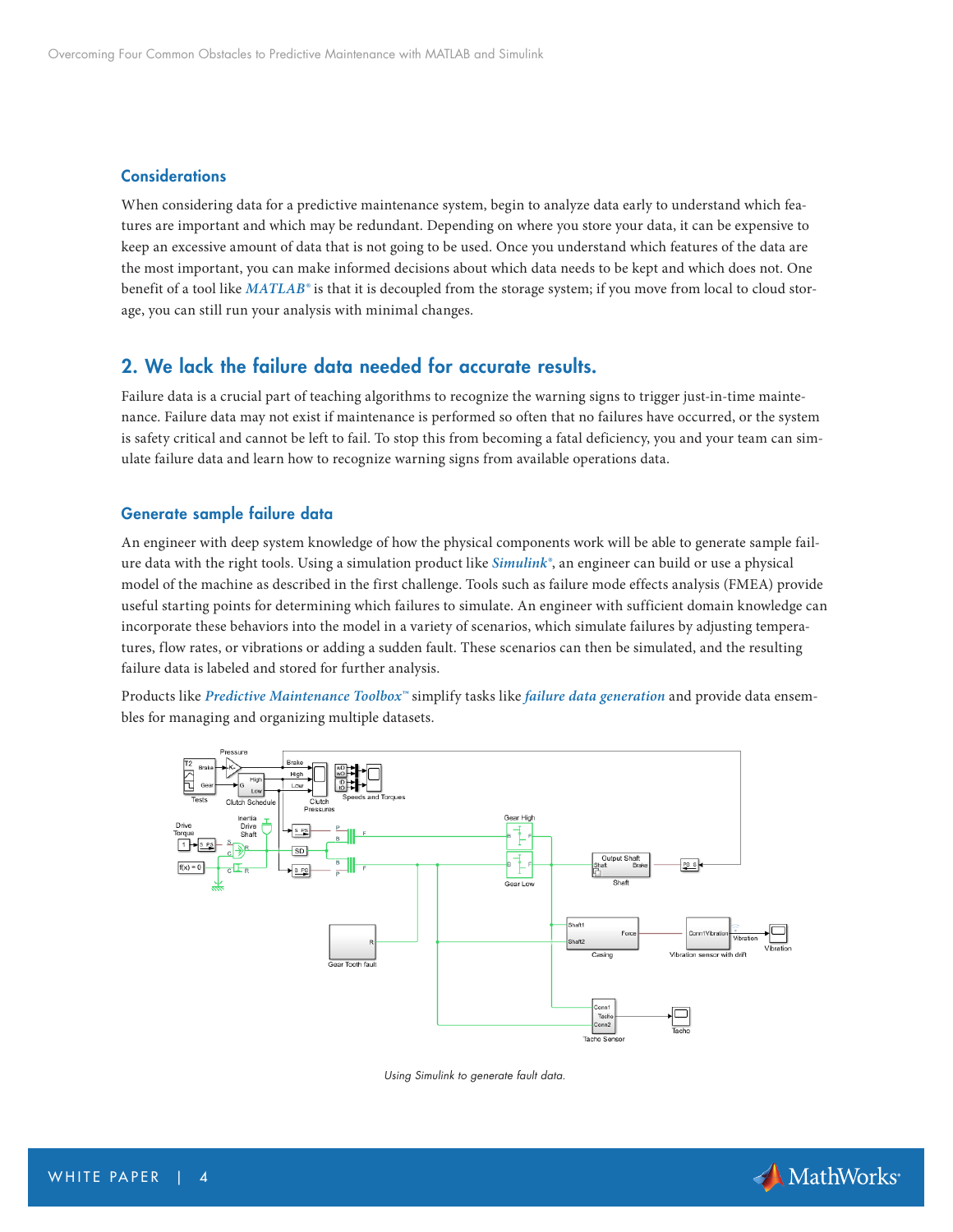#### Airbus Models Multiple Component Failures for the A380 Commercial Aircraft

Airbus needed to safely handle failures in the complex fuel management system for the A380. The team simulated failures to refine the model. After successful flight tests, they evaluated differences between the measured data and predicted results to further tune the models.

*"Model-Based Design gave us advanced visibility into the functional design of the system. We also completed requirements validation earlier than was previously possible and simulated multiple simultaneous component failures, so we know what will happen and have confidence that the control logic will manage it."* 

**— Chris Slack, Airbus**

» *[Read user story](https://www.mathworks.com/company/user_stories/airbus-develops-fuel-management-system-for-the-a380-using-model-based-design.html?s_tid=OIT_19219)*

#### Understand the data available

Failure data might not be present, but operations data might show trends about how a machine degrades over time.

Looking at the raw sensor data from a component, system, or machine with dozens or hundreds of sensors can be intimidating. Statistical techniques such as principal component analysis (PCA) can help reduce the dimensionality of such datasets and provide valuable insight into how equipment operates over time. PCA is one of many unsupervised learning techniques. Unsupervised learning is a branch of machine learning that attempts to find patterns and trends in unlabeled data. Depending on what sensors are available, certain types of failures may require looking at several sensors simultaneously to identify undesirable behavior. Unsupervised learning techniques transform raw sensor data into a lower-dimensional representation, which can be visualized and analyzed much more easily than the high-dimensional raw data.



*Using principal component analysis to visualize how equipment trends prior to failure.*

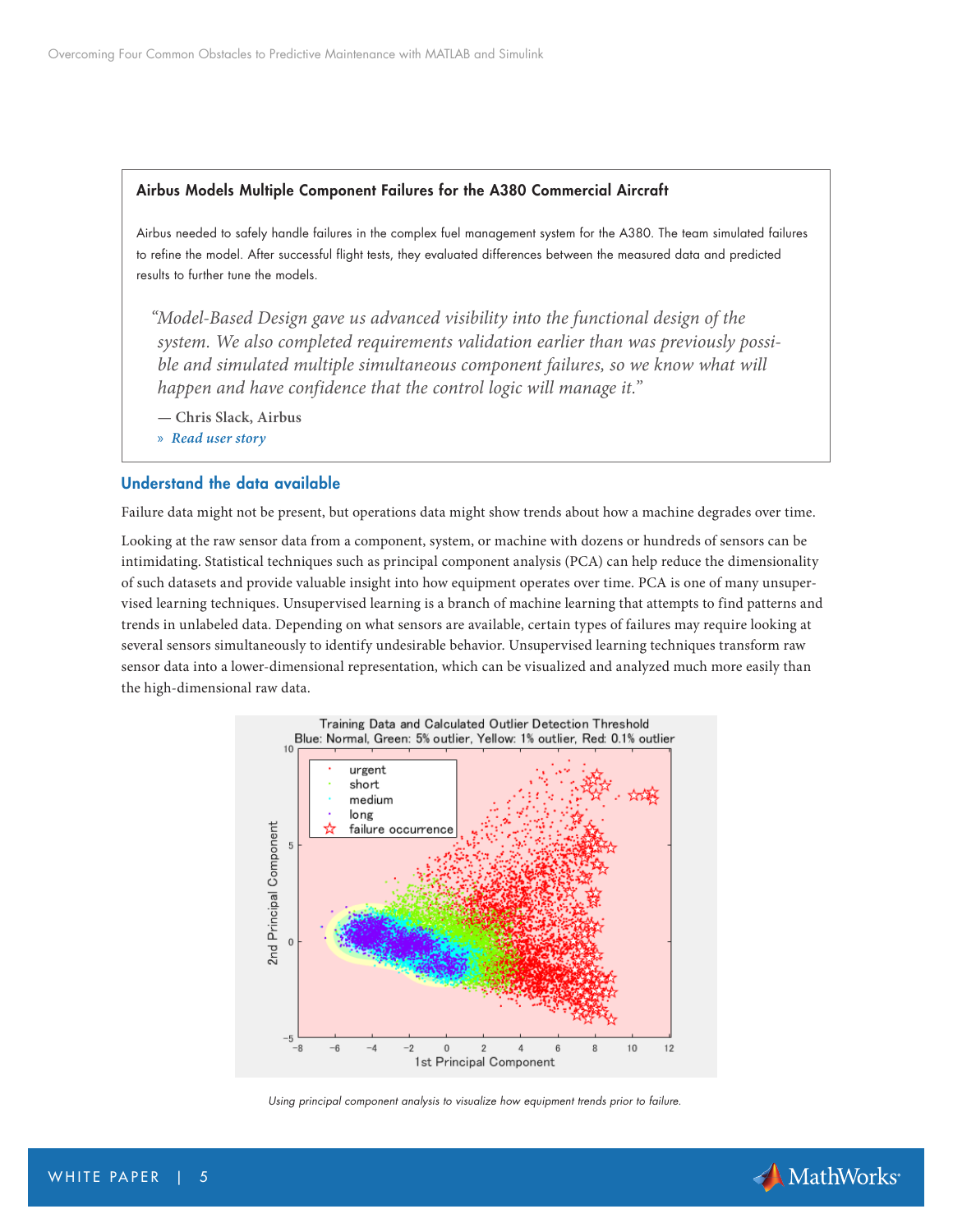#### **Considerations**

Try to keep the number of variables down to the minimum needed for an accurate model. It can be tempting to include every measured component to make sure nothing is missed, but this will result in a black-box model that is overwrought with complexity. Techniques like PCA avoid this situation and are a quantitatively rigorous method to achieve this simplification.

## 3. We understand the failures, but we cannot predict them.

Understanding the cause of a failure is important for your business, but there is a significant difference between identifying what went wrong and knowing how to predict it. Root cause analysis is an integral part of domain knowledge that, paired with predictive maintenance algorithms, creates an effective predictive maintenance program. If the algorithm part of the equation is a new and intimidating undertaking, you can take these steps to reduce the learning curve.

#### Define goals

How do you know if a predictive maintenance algorithm is better than the previous way of doing things? It is important to define upfront what your goals are (e.g., earlier identification of failures, longer cycles, decreased downtime). You should then think about how the predictive maintenance algorithm will affect these goals. Building a framework that can test an algorithm and estimate its performance relative to your goals will enable faster design iterations. It will no longer be up for debate whether a new algorithm is better than the previous state, but rather it will be clear if a new algorithm is better based on the agreed-upon goals.

#### Start small

If you and your team already know the causes behind failures, then the domain knowledge is there. Choose a project using a deeply understood system to practice on. Make sure you understand the features and factors that affect the performance of the system, and build a predictive maintenance algorithm. As the simplest starting point, it is worthwhile to consider if thresholding a feature is a significant maintenance indicator (typically done via control charts). The domain knowledge your team has will help with principal component identification as well as threshold values, such as a safety value that should never be exceeded. Beyond that, you may try simple models such as linear or logistic regression, which are quick to fit and easy to interpret. Once you and your team are comfortable with building the algorithms for a simple problem, you can apply that knowledge to more complex systems.

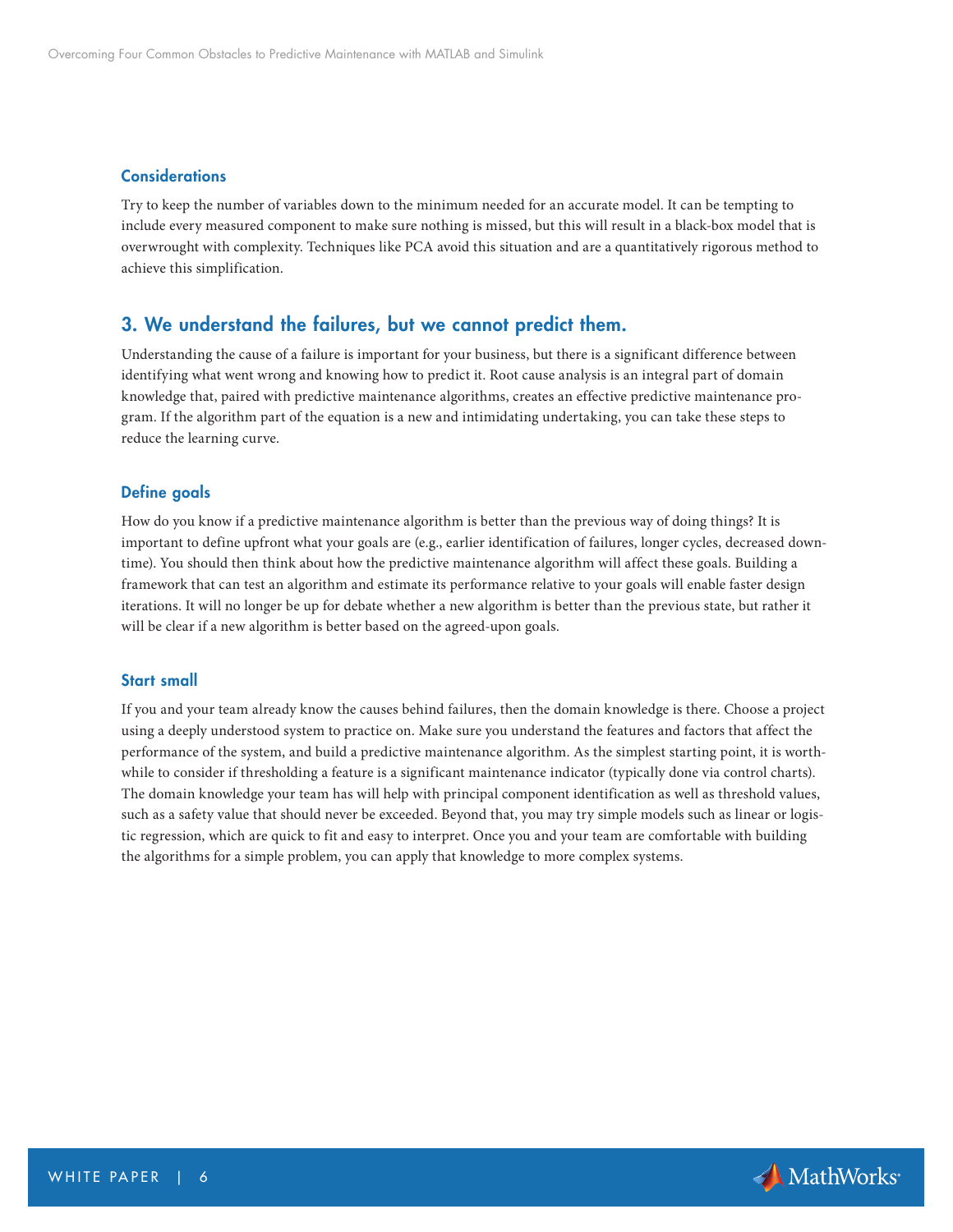

*Modeling three types of faults: cylinder leaks, blocked inlet, and increased bearing friction.*

# Gain confidence

When predictive maintenance algorithms begin to show promising results, use current and historical data to test and validate models before moving to production. Use the domain knowledge within your team to tune models to predict different outcomes based on the cost/severity of those outcomes. To further validate models, add generated failure data similar to known historical conditions and test the system. This validation step will build confidence that the process is working, whether by highlighting where the simulation doesn't match reality and needs more work, or by endorsing the model's accuracy.

#### **Considerations**

As with any new task, it is important not to try to do everything at once, only to get frustrated when the project feels too complex. Define clear goals, start small, validate against data, and iterate until you are confident with the results. Repeat this process to build up to more complex systems.

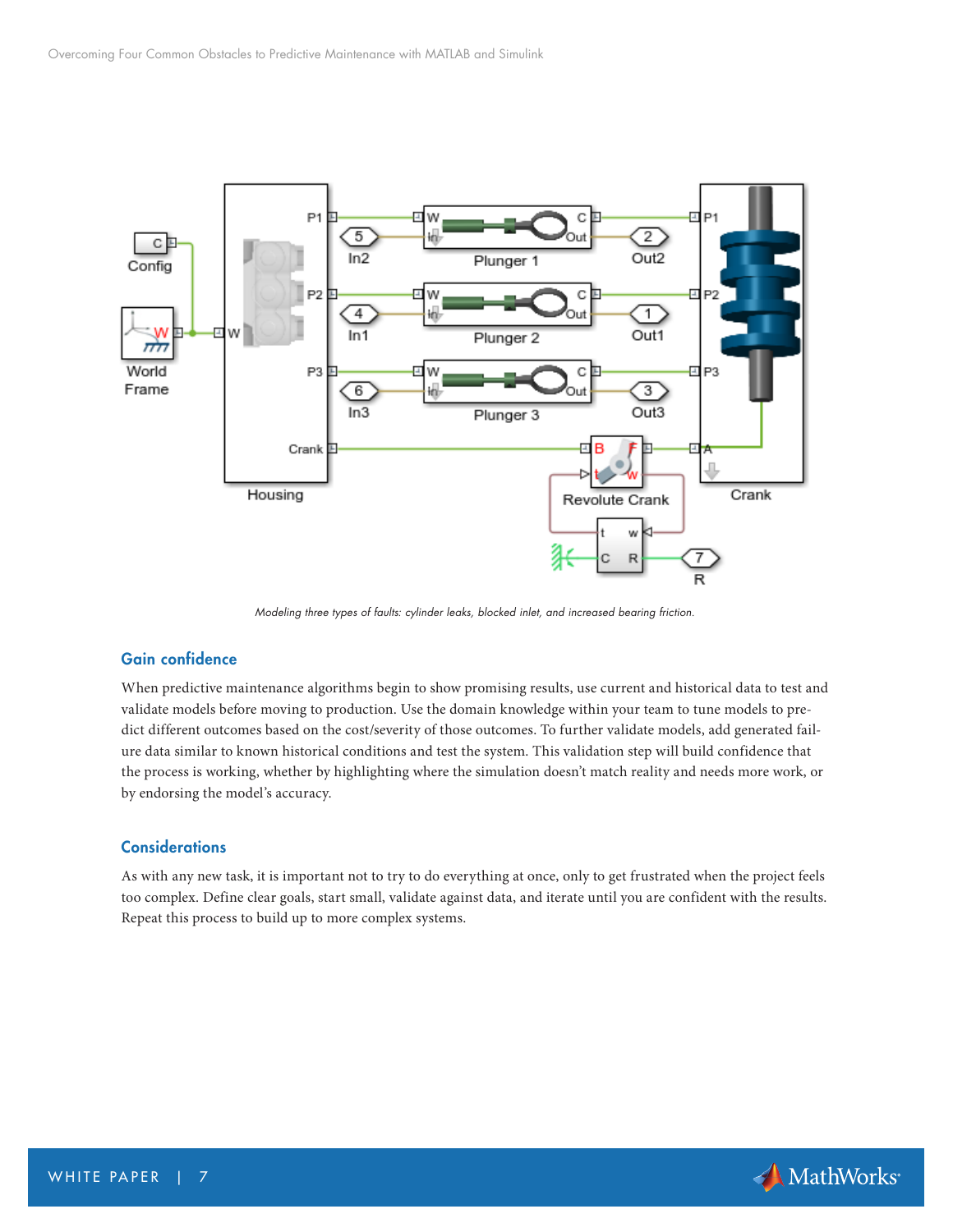# 4. We do not know how to do predictive maintenance.

Every new technology requires investment that must be justified. Ideally, the time required to realize the value of the investment should be as short as possible. Quantifying how long until you see a return on investment is difficult when there are uncertainties about how quickly you and your team can become adept in these new skills. If machine learning has only recently been introduced, it is only natural to see what might be considered an advanced application of it as a risk. However, you can take concrete steps to minimize that risk and get up and running with a working predictive maintenance model as quickly as possible.

#### Work with the tools your engineers already know

Instead of trying to introduce a new technology and technique, take advantage of new capabilities in the software already in place and focus on the new techniques. Some tools that engineers already use, such as MATLAB, have specific predictive maintenance capabilities, enabling engineers to continue working in an environment they know. These tools also provide reference examples and algorithms to help people new to predictive maintenance get up and running quickly as well as technical support, training, and consulting teams. The additional guidance can get the basics in place so you and your team can be confident that you approach problems in the best way.

#### Learn the predictive maintenance workflow



*The basics of the predictive maintenance workflow.*

The first step to getting started producing a working model is to understand the workflow and recognize what might slow progress. To build and deploy predictive maintenance algorithms, there are five stages:

#### 1. Access sensor data

Data can be gathered from multiple sources, such as databases, spreadsheets, or web archives. Make sure the data is in the right format including date and time stamps. Large data sets may not fit into memory, and will require out-of-memory processing techniques or a cluster. Pain points are often around how to organize the data for analysis. If you don't have enough data, you can generate data from a physical model of the machine to supplement normal usage, varying parameter values, different system dynamics, or signal faults.

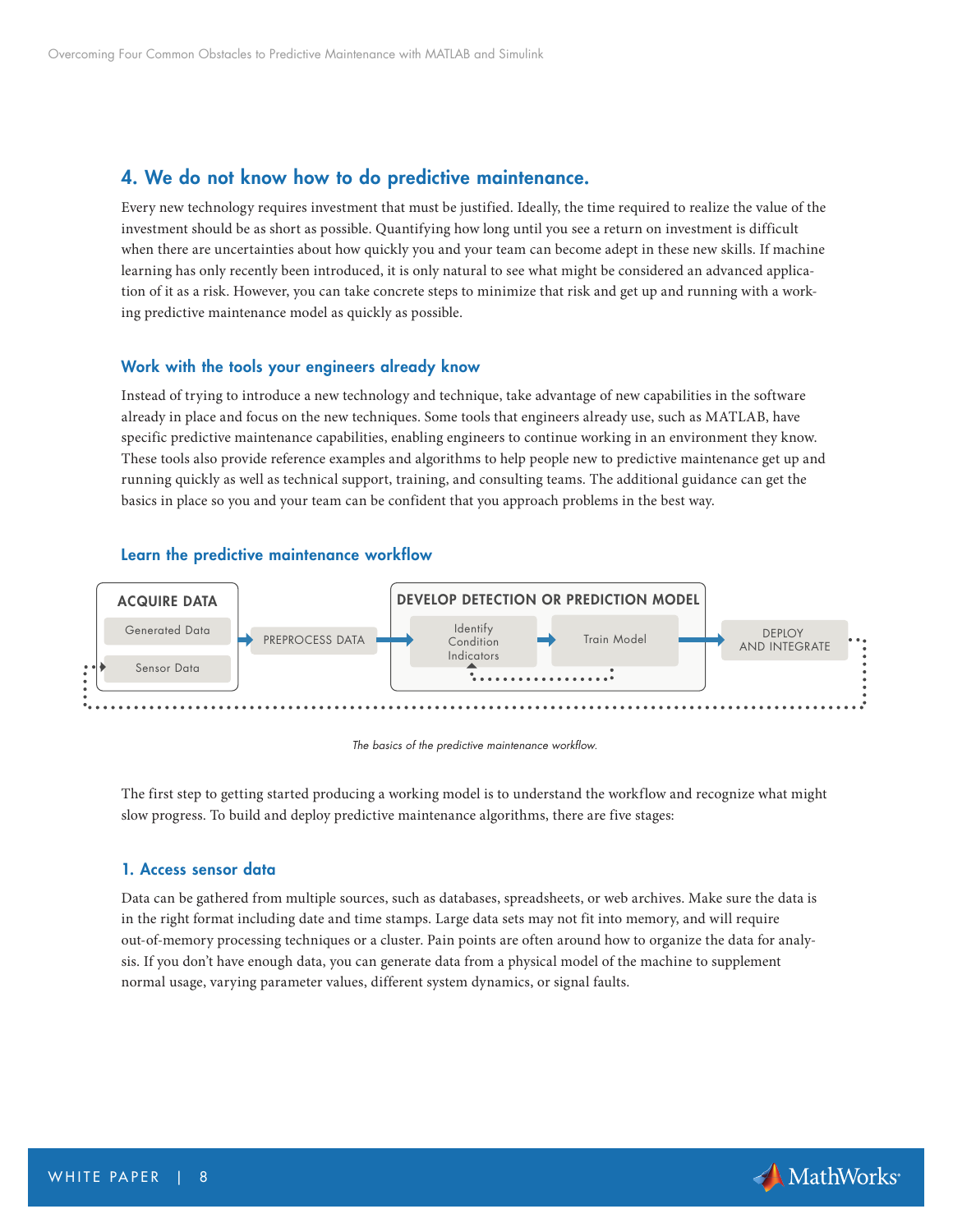#### 2. Preprocess data

Data in the real world is rarely perfect; it has outliers and noise that need to be removed to get a realistic picture of normal behavior. If the data has come from different sources, it will also need to be combined. If you remove anomalies, think about whether you want to replace them with approximate values or work with a smaller data set. Potential pain points include adjusting noise filtering or outlier settings or comparing the effect of different filtering on overall algorithm performance.

#### 3. Extract features

Instead of feeding sensor data directly into machine learning models, it is common to extract features from the sensor data. These features capture higher-level information in the sensor data, for example moving averages or frequency content. Few engineers have a strong background in statistics, signal processing, and system modeling, so the use of familiar tools to perform feature extraction techniques simplifies this step. An iterative approach—in which features are added, new models are trained, and their performance is compared—can work well here to determine the effectiveness of different features on the results.

#### Baker Hughes Extracts Features to Train Models for Oil and Gas Extraction Equipment

Working in MATLAB, the Baker Hughes team analyzed the data imported from gas and oil extraction equipment to determine which signals in the data had the strongest influence on equipment wear and tear. This step included performing Fourier transforms and spectral analysis as well as filtering out large movements of the truck, pump, and fluid to better detect the smaller vibrations of the valves and valve seats.

*"MATLAB gave us the ability to convert previously unreadable data into a usable format; automate filtering, spectral analysis, and transform steps for multiple trucks and regions; and ultimately, apply machine learning techniques in real time to predict the ideal time to perform maintenance."* 

- **Gulshan Singh, Baker Hughes**
- » *[Read user story](https://www.mathworks.com/company/user_stories/baker-hughes-develops-predictive-maintenance-software-for-gas-and-oil-extraction-equipment-using-data-analytics-and-machine-learning.html?s_tid=OIT_19220)*

#### 4. Train the model

In this step, you classify data as healthy/faulty, set thresholds for healthy/warning/failure states, and estimate remaining useful life (RUL) for components. You'll need to create a comprehensive list of failure scenarios to predict, choose classification methods, and simulate models. Apps provide graphical interfaces for applying machine learning that make it easy to get started and compare the results of training many different types of models.

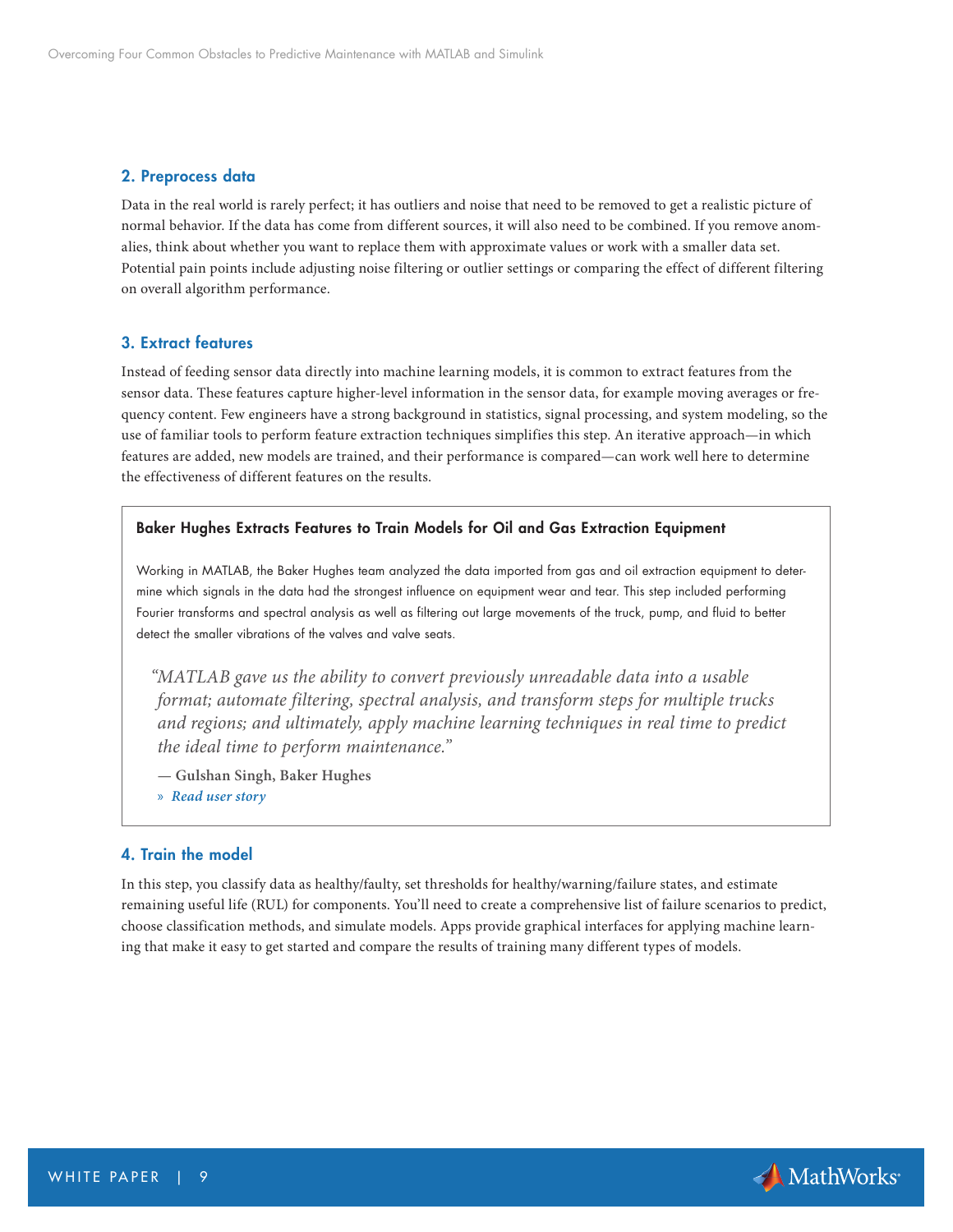

# **Remaining Useful Life (RUL) Prediction**

*Training predictive models that can estimate remaining useful life and provide confidence intervals associated with the prediction.*

# 5. Deploy the model

Generate code and deploy models as an application on hardware. Models may be deployed to embedded devices by converting them to a low-level language such as C, or they may be integrated with other applications in an IT environment. The pain here is often around lack of familiarity with code generation and IT integration. There are tools that can automatically package models to run in a production environment like *[MATLAB Compiler™](https://www.mathworks.com/products/compiler.html?s_tid=OIT_19296)* and *[MATLAB Production Server™](https://www.mathworks.com/products/matlab-production-server.html?s_tid=OIT_19297)*. Consulting can be particularly useful when trying to integrate these applications into IT systems.